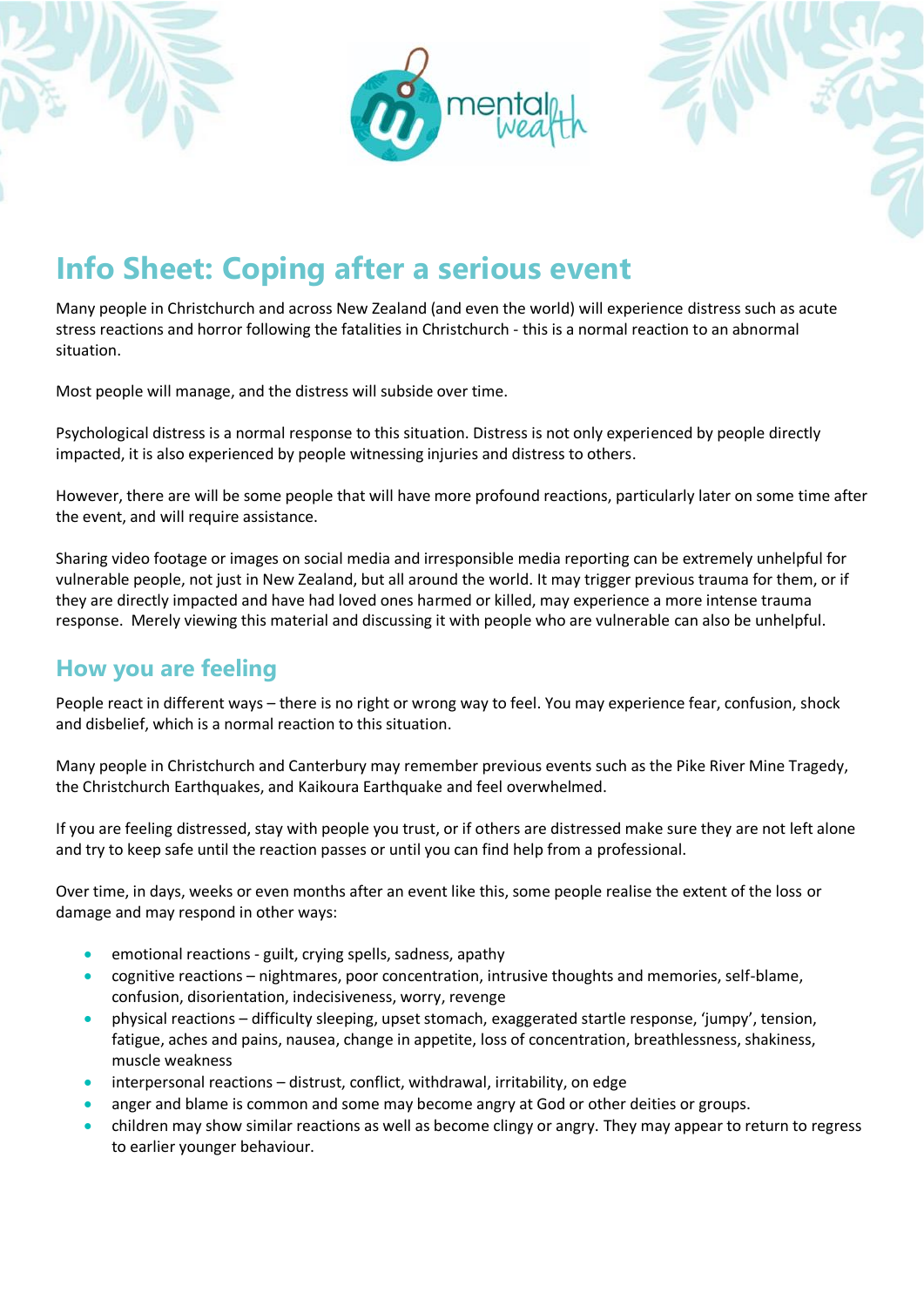

## **Keep Yourself and Children and Young People Safe**

Protect yourself and especially children and young people, as well as our elderly, from being exposed to any shocking images on TV or social media, like any footage from the event or even following the event (e.g. injured people). Even hearing stories about the event can upset children young people or vulnerable adults so be careful around any discussions that young children can overhear.

If children are already aware of what happened, simple explanations can help them. Reassurance of their safety is also important. Answer any of their questions as honestly and generally as you can but without any distressing details. Be aware that some young people may have different levels of exposure to media material and talk about the situation. As caregivers it is important that you are aware of what your child or young person is exposed to best help them through this time.

# **If you are helping others, look after yourself**

Helping responsibly also means taking care of your own wellbeing.

As a helper, you may be affected by what you experience in a crisis situation, or you or your family may be directly affected by the event. It is important to pay extra attention to your own wellbeing and be sure that you are physically and emotionally able to help others.

Take care of yourself so that you can best care for others. If working in a team, be aware of the wellbeing of your fellow helpers as well. $<sup>1</sup>$ </sup>

#### **Positive ways of coping**

At times like this we have an enhanced appreciation that family and friends are precious and important, so spend time with them. Some helpful tips…

- Connect with friends and whanau: Face to face connections are best, but even picking up the phone or making a video call can help.
- Look after your health and the health of your family: get adequate sleep, eat healthy meals and avoid alcohol or other drugs.
- Encourage children or young people to talk to you or use drawings to express their feelings.
- Return to your normal daily routines and activities as much as possible, particularly for children.
- Take time out: schedule tension and anxiety-reducing activities into your day, such as going for a walk, listening to music, praying, meditating or breathing exercises.
- For more advice, visit the online wellbeing websites and support provided this factsheet.

### **When to ask for extra help**

For some people, trauma and stress can be ongoing and affect their physical and mental health and wellbeing. It's important to ask for help if you:

- are not getting enough sleep, or are having difficulty falling or staying asleep
- feel very distressed, irritable, on edge, panicky, experience angry outbursts or are agitated much of the time
- feel hopeless, in despair, miserable or that you can't go on
- have trouble concentrating, are distracted and cannot do your usual tasks
- feel your health is not so good
- have new symptoms.

1

For children, withdrawal, aggressive behaviours, difficulties at school, problems separating from parents or going to sleep may indicate the need for help if these behaviours continue for more than a couple of weeks.

<sup>1</sup> World Health Organisation, 2011. *Psychological First Aid: Guide for Fieldworkers.* World Health Organisation

[https://apps.who.int/iris/bitstream/handle/10665/44615/9789241548205\\_eng.pdf;jsessionid=82C5EA151FC70877BDCB1E5953EFA10C?sequence=1](https://apps.who.int/iris/bitstream/handle/10665/44615/9789241548205_eng.pdf;jsessionid=82C5EA151FC70877BDCB1E5953EFA10C?sequence=1)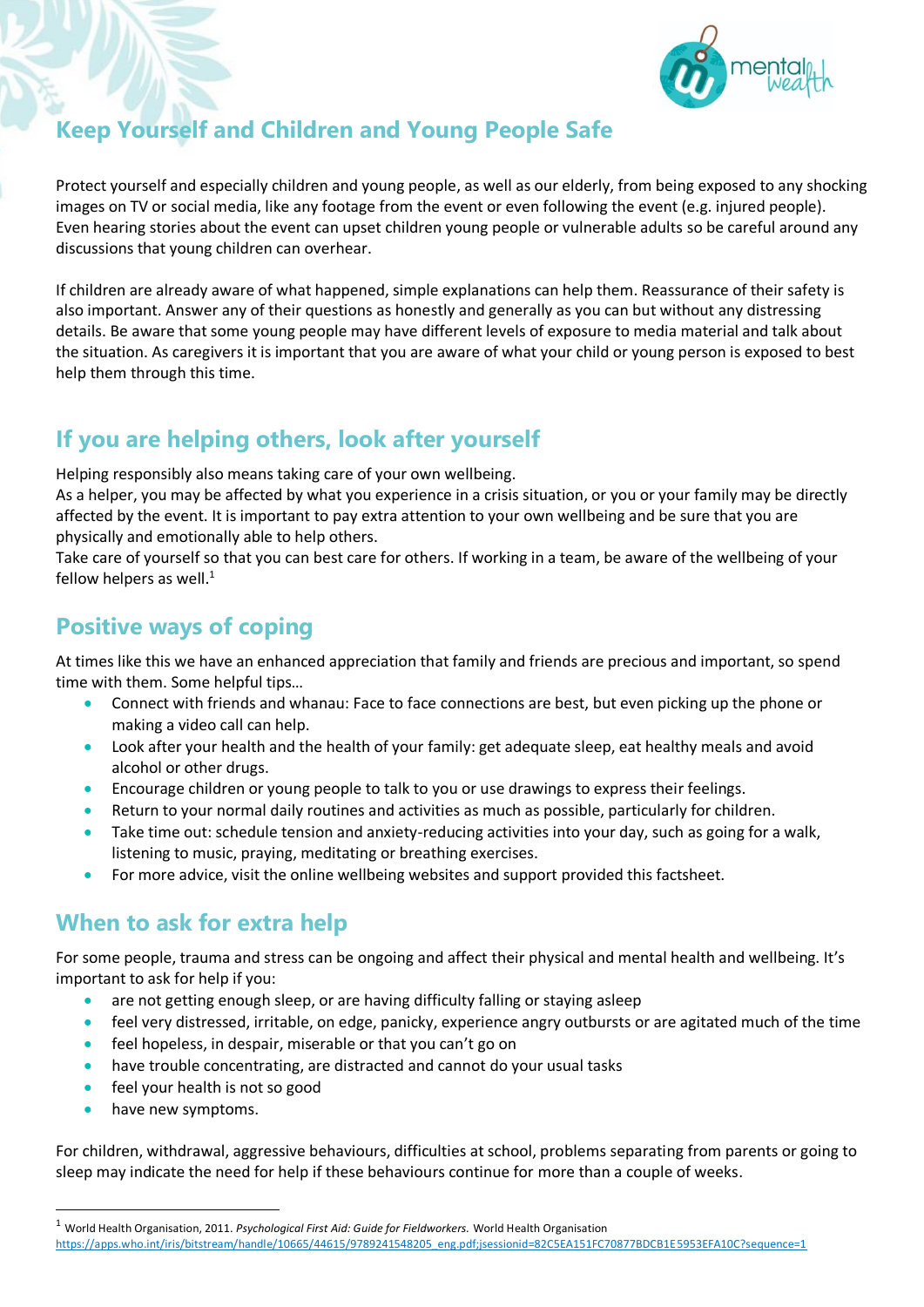



## **Where to get help for wellbeing**

You can text or freephone 1737, New Zealand's free support service with qualified and confidential counsellors. Let them know what's going on for you or the person you are concerned about, and they can support you.



## **Other free helplines**

| Youthline         | 0800 376 633, free text 234, webchat at www.youthline.co.nz (7pm – 11pm)                          |  |
|-------------------|---------------------------------------------------------------------------------------------------|--|
| <b>What's UP</b>  | 0800 942 8787 - Advice & counselling support for 5-18-year old's; 1pm to 11pm.                    |  |
| <b>Kidsline</b>   | 0800 54 37 54 (0800 KIDSLINE) - Advice & counselling support up to 14 years; 4pm to 6pm weekdays. |  |
| <b>Youth Law</b>  | 0800 884529 (0800 UTHLAW) - Free legal help for children and young people.                        |  |
| <b>OUTLine NZ</b> | 0800 688 5463 - Support for sexuality or gender identity issues.                                  |  |
| Safe to talk      | txt 4334 or online chat to someone - Confidential advice for sexual harm issues.                  |  |
| <b>Samaritans</b> | 0800 726 666 - Counselling advice and support.                                                    |  |
| <b>Healthline</b> | 0800 611 116 - General health advice and information from a registered nurse.                     |  |
| <b>Lifeline</b>   | 0800 543 354 or Text 'Help' to 4357 - Counselling advice and support.                             |  |